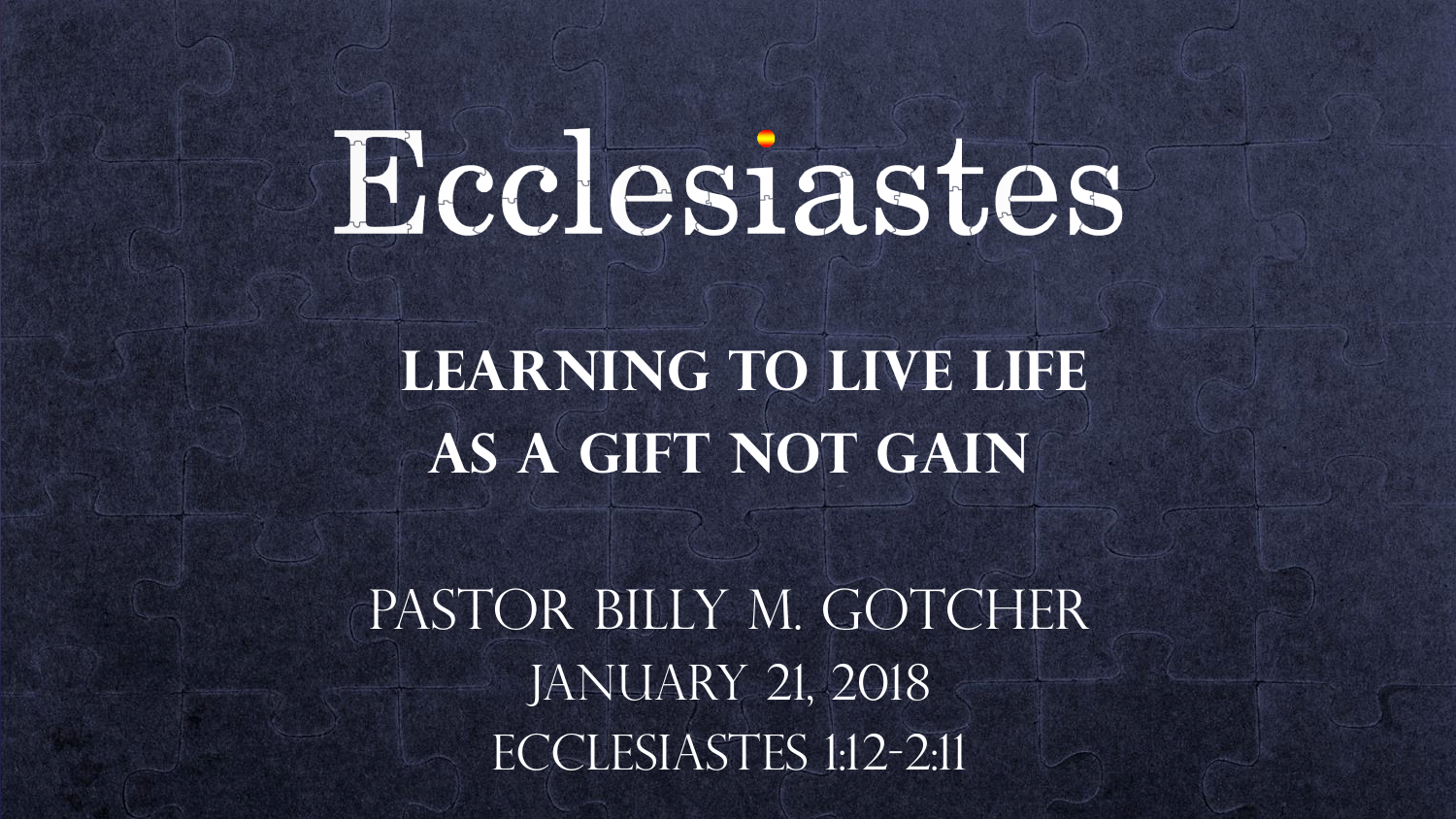## The Key Question Solomon Is Answering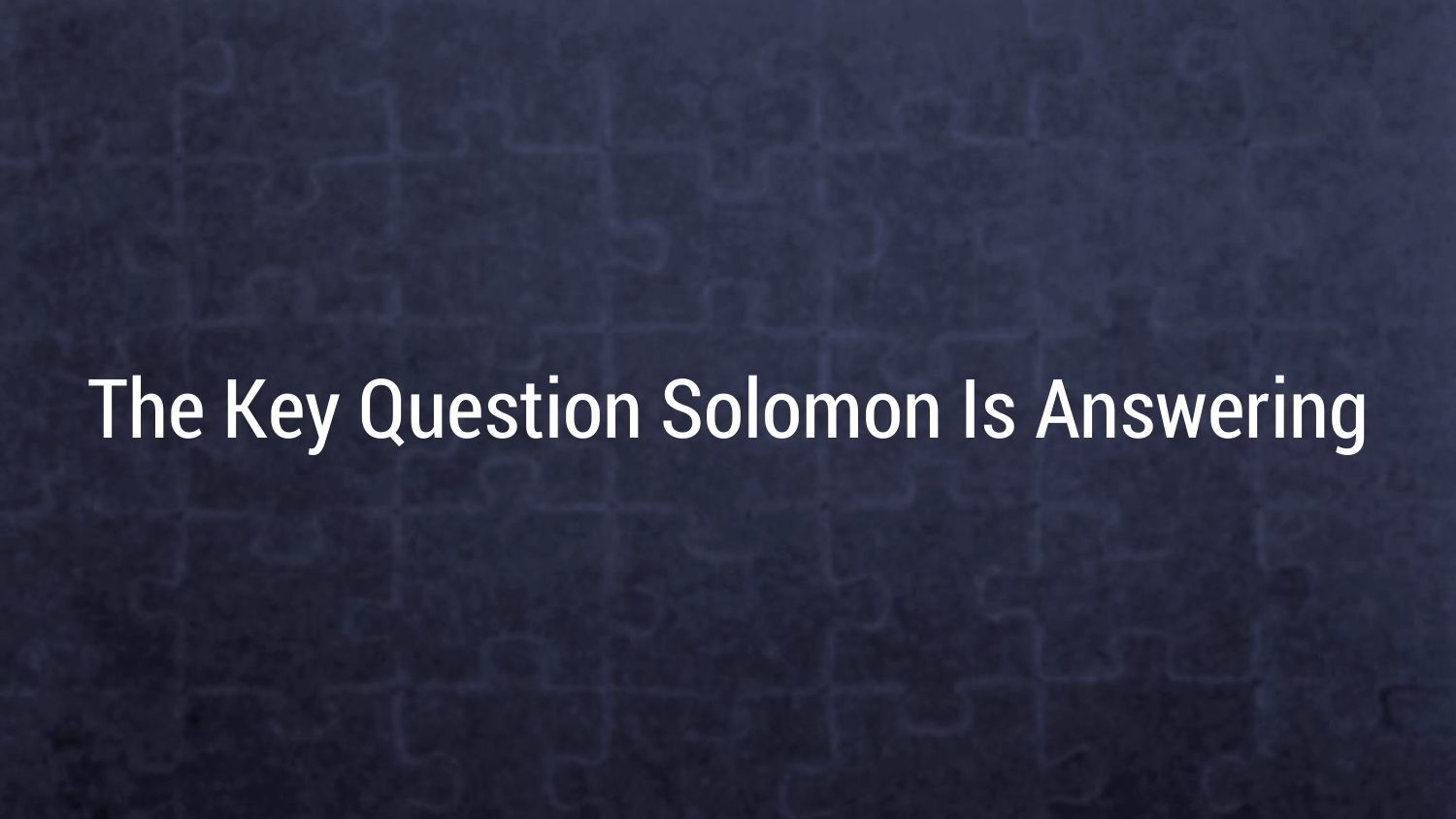Ecclesiastes 1:3 What profit has a man from all his labor in which he toils under the sun?

 McCabe: "What does man profit from all his work at which he toils under the sun?"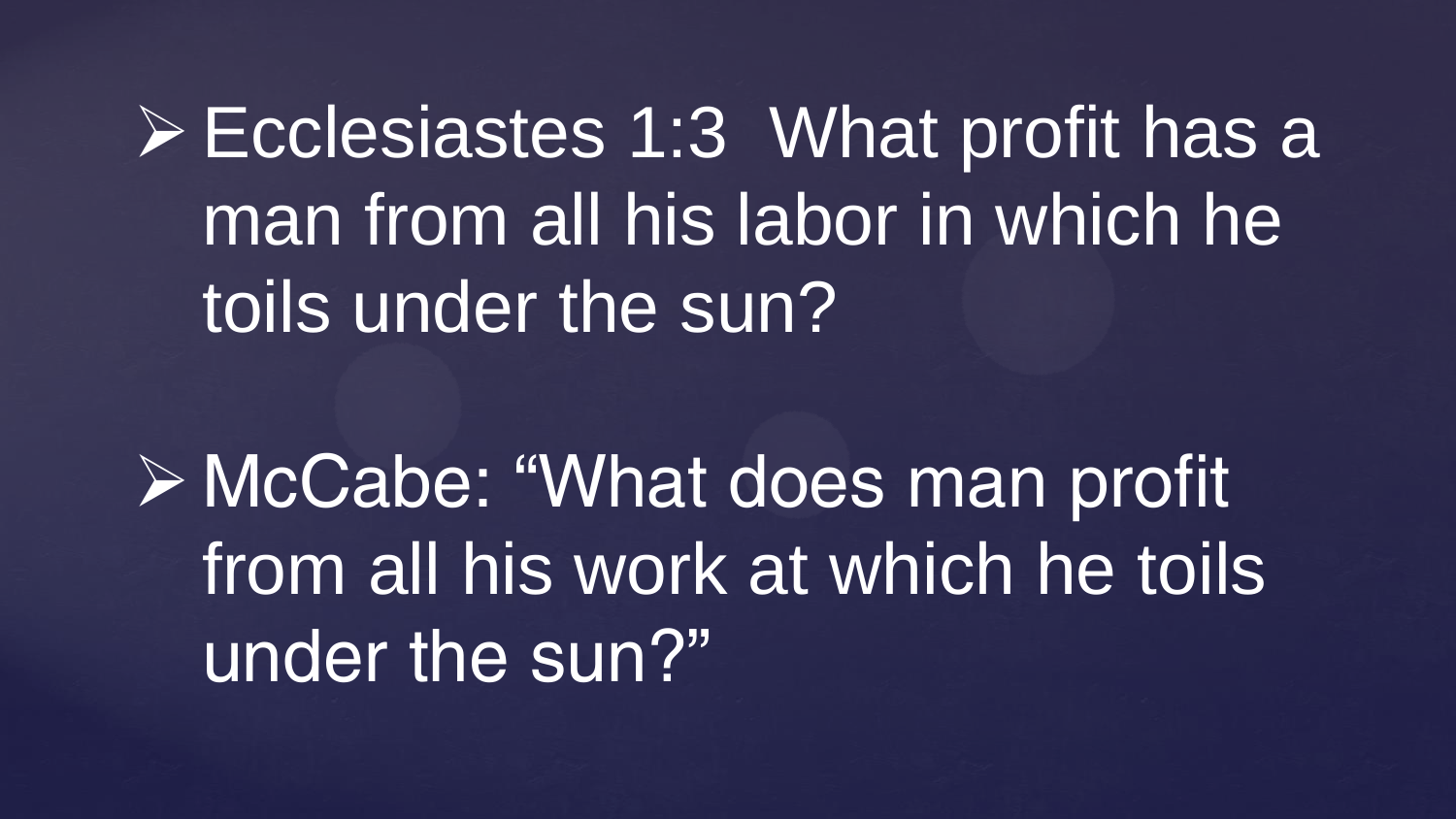# Solomon's Conclusion About Life In This Fallen World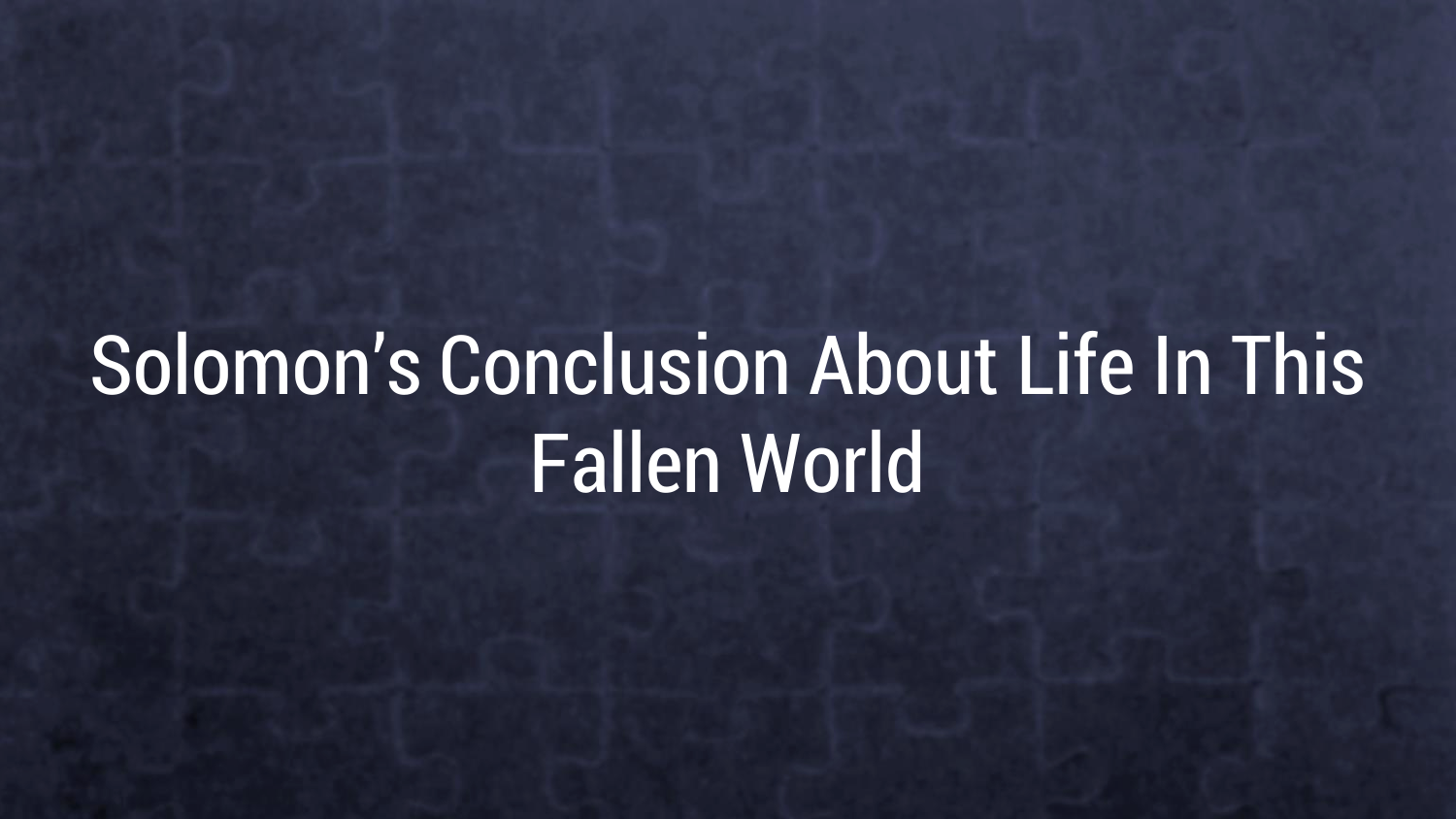Ecclesiastes 1:2 "Vanity of vanities," says the Preacher; "Vanity of vanities, all *is* vanity." Ecclesiastes 12:8 "Vanity of vanities," says the Preacher, "All *is* vanity."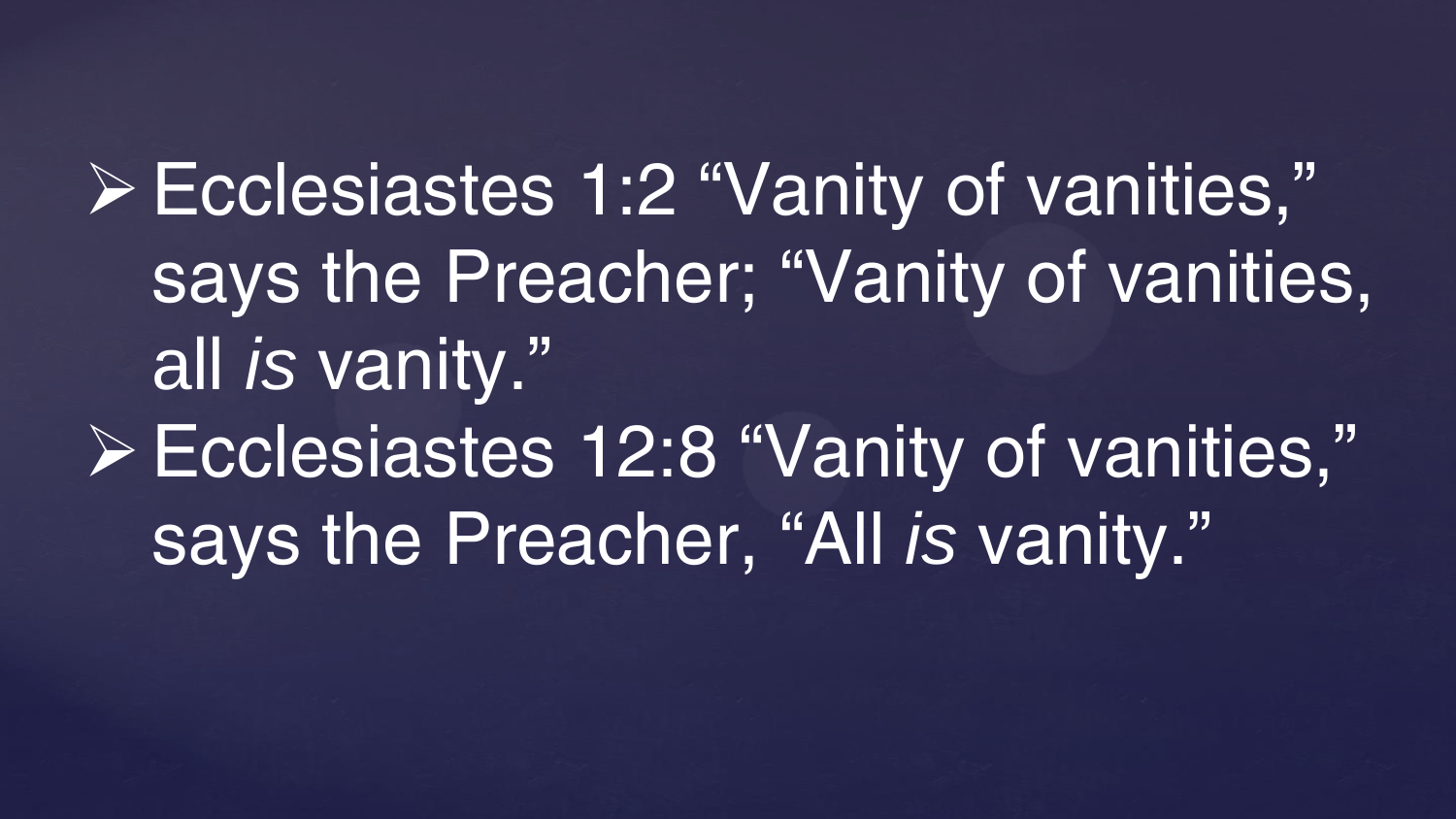Pastor's recommendation: "**Most frustratingly puzzling!" says the Teacher. "Most frustratingly puzzling! Everything is frustratingly puzzling**."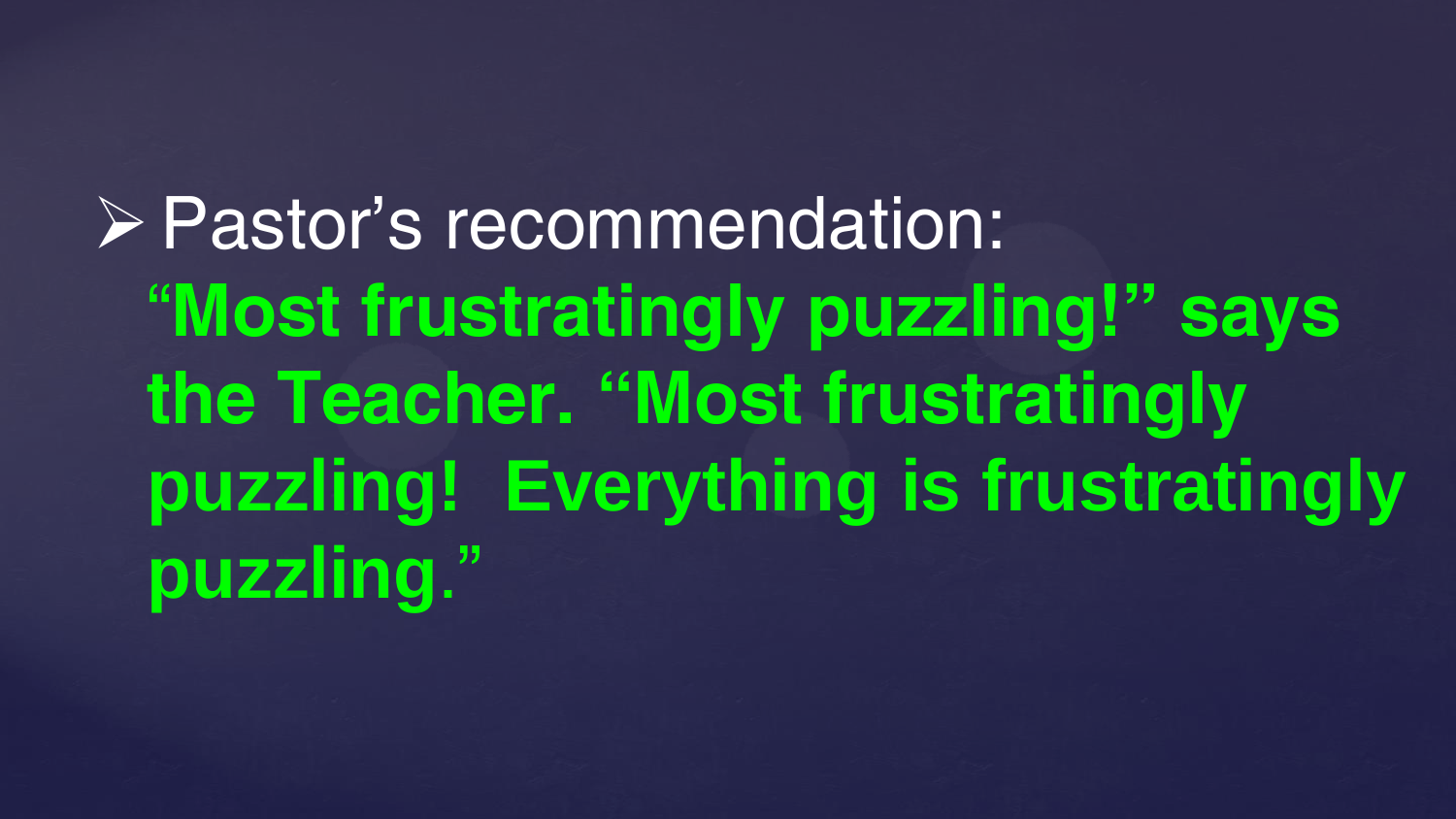## A. Ultimate Gain Is Not Found Through Achievement v.v. 12-15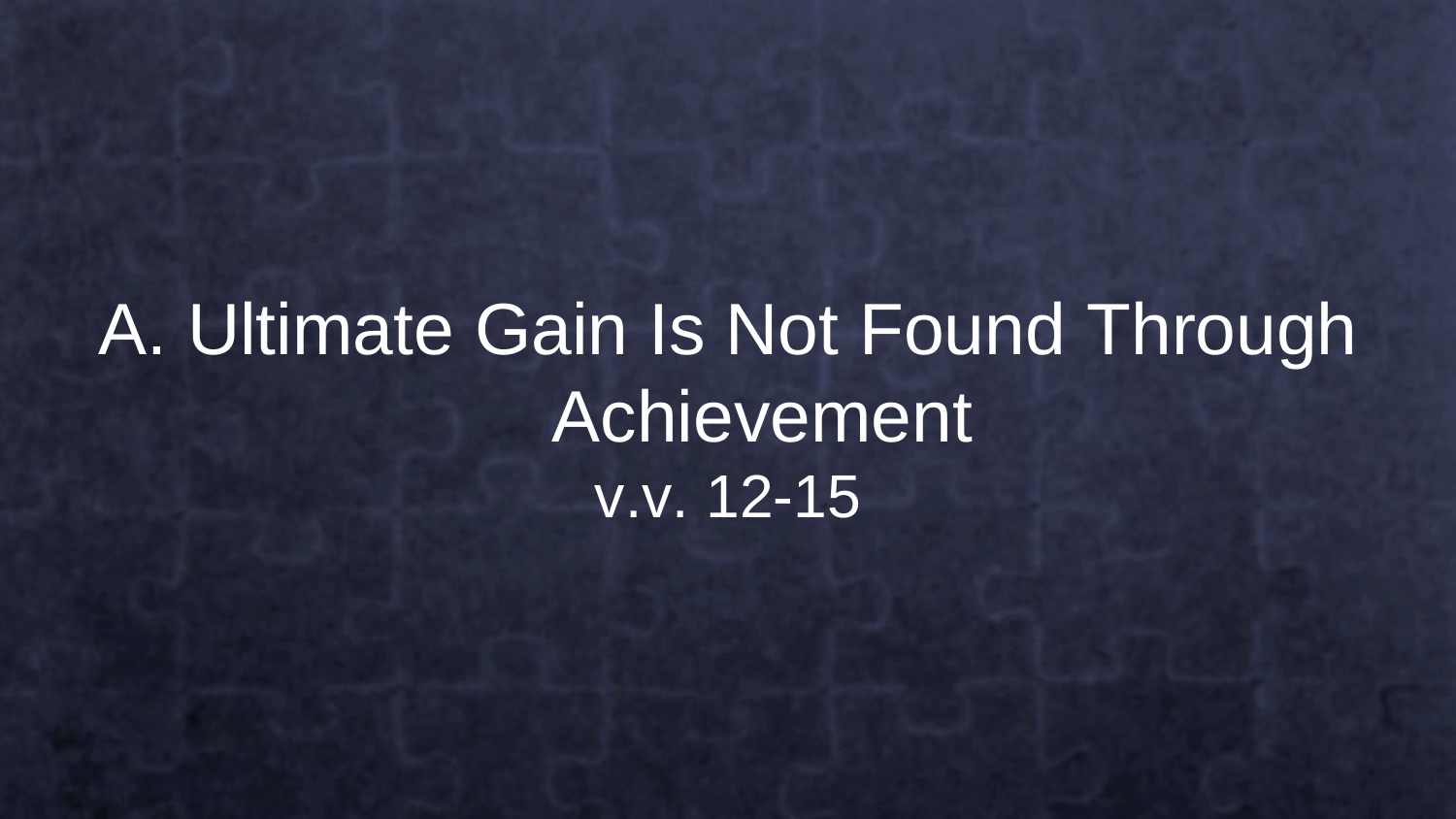Ecclesiastes 1:12-13 I, the Preacher (Teacher), was king over Israel in Jerusalem. 13 And I **set my heart to seek and search out by wisdom concerning all that is done under heaven**; this burdensome task God has given to the sons of man, by which they may be exercised**.**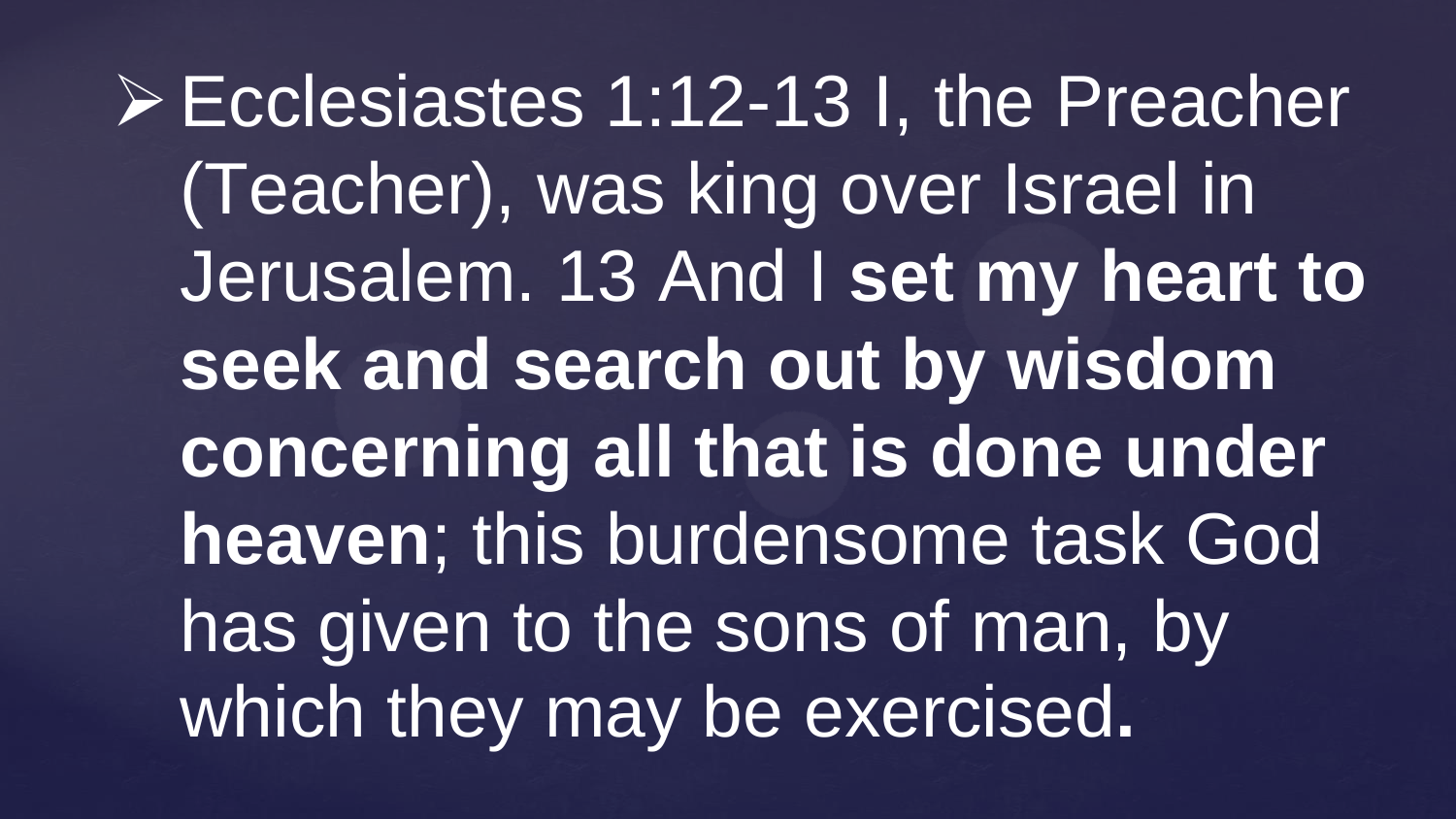Ecclesiastes 1:14-15 **I have seen all the works that are done under the sun; and indeed, all is vanity (frustratingly puzzling) and grasping for the wind. 15** What is crooked cannot be made straight, And what is lacking cannot be numbered.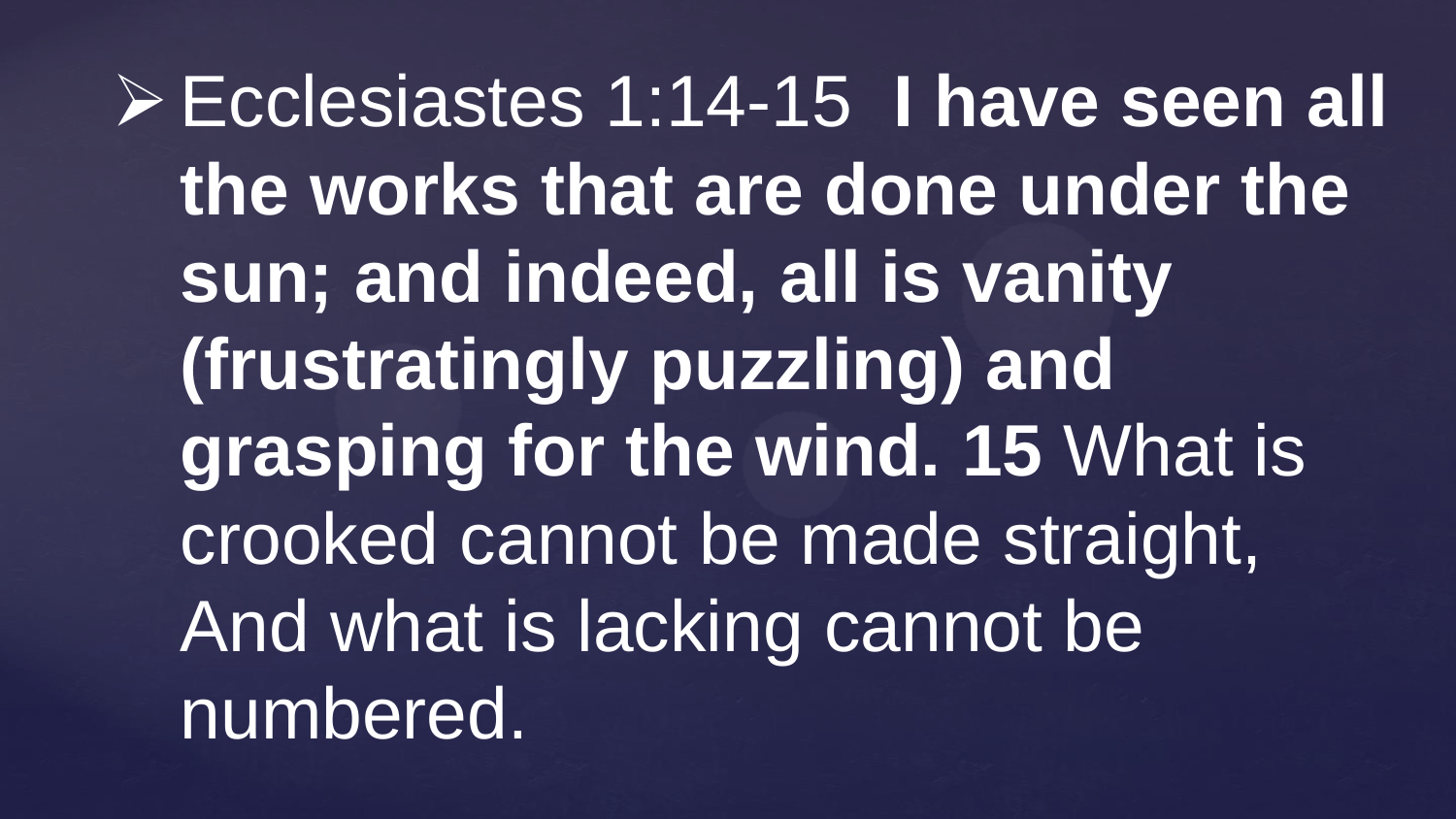1. Listen To The King His position provided him the opportunity to explore this question that none of us will ever have.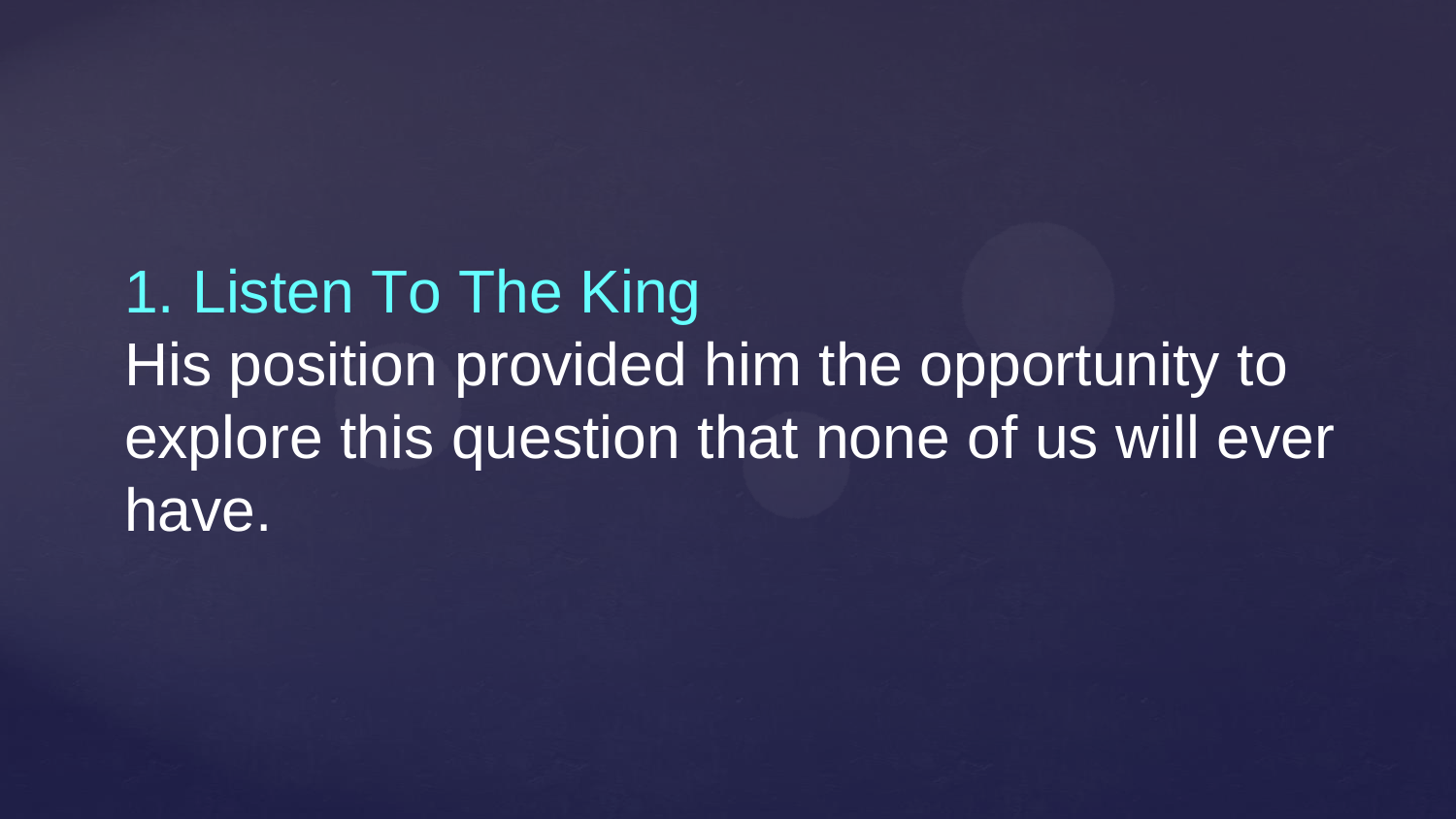2. Listen To The King's Conclusions a) God has given us an unhappy task to perform, v. 13b

b) We are all frustrated by our efforts to find meaning in achievements, v. 14

c) There are maany problems we cannot solve and much knowledge that we will never obtain, v. 15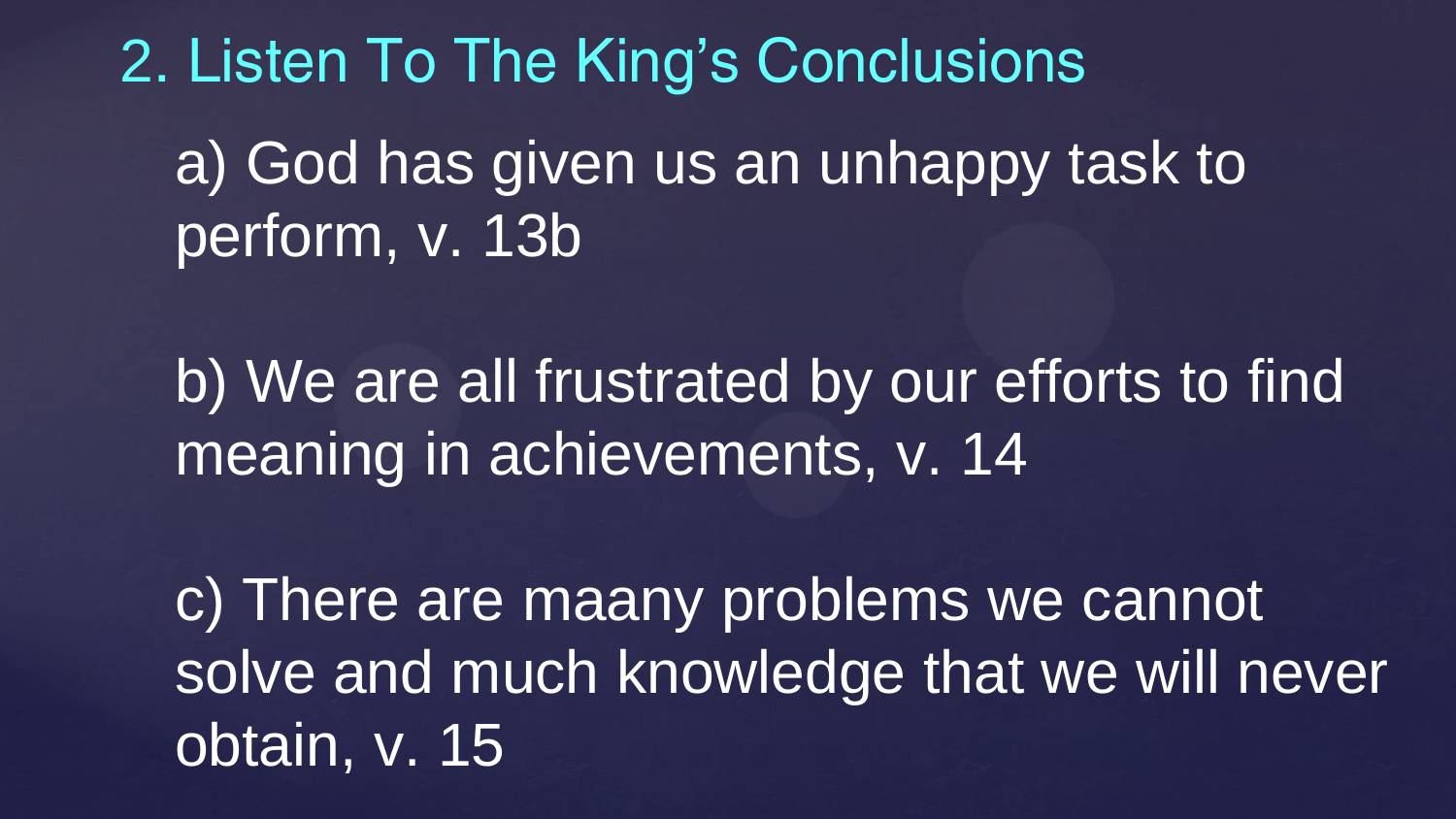## B. Ultimate Gain Is Not Found Through Wisdom v.v. 16-18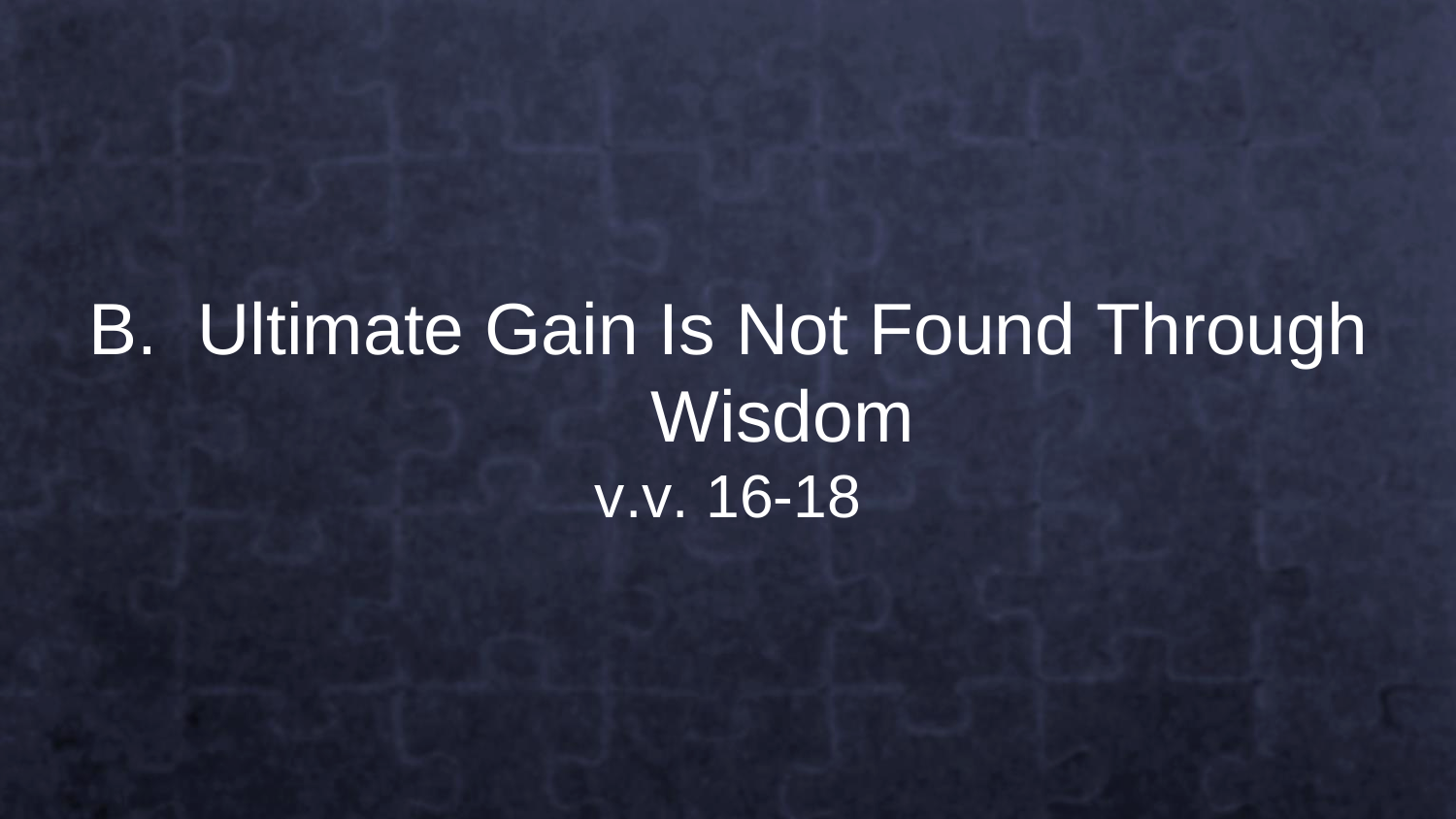Ecclesiastes 1:16-18 I communed with my heart, saying, "Look, I have attained greatness, and have gained more wisdom than all who were before me in Jerusalem. **My heart has understood great wisdom and knowledge.**" And **I set my heart** to know wisdom and to know madness and folly. **I perceived** that this also is **grasping for the wind.** For in much wisdom is much grief, And he who increases knowledge increases sorrow**."**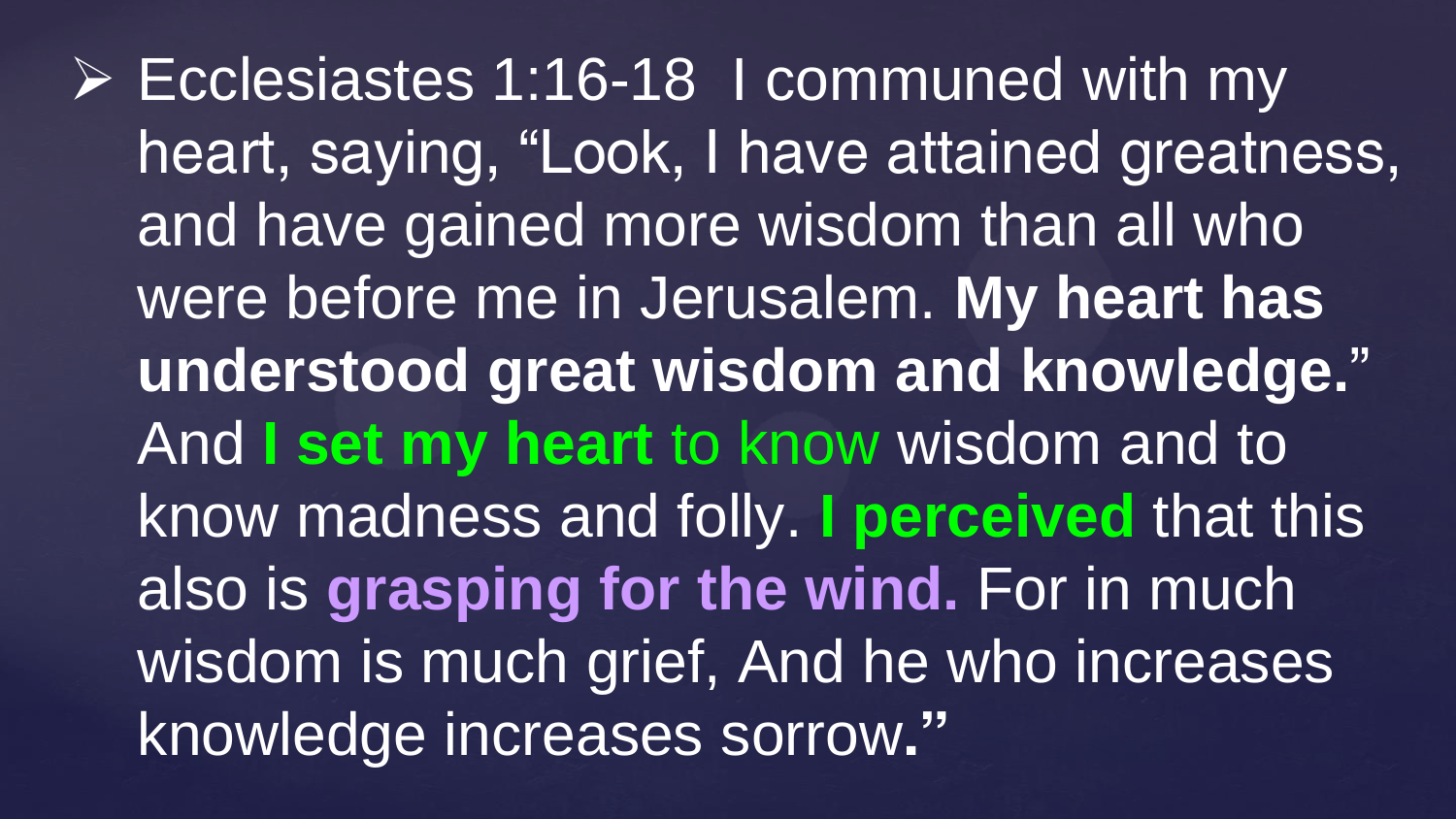1. Listen To The Sage – His Wisdom has no equal among men.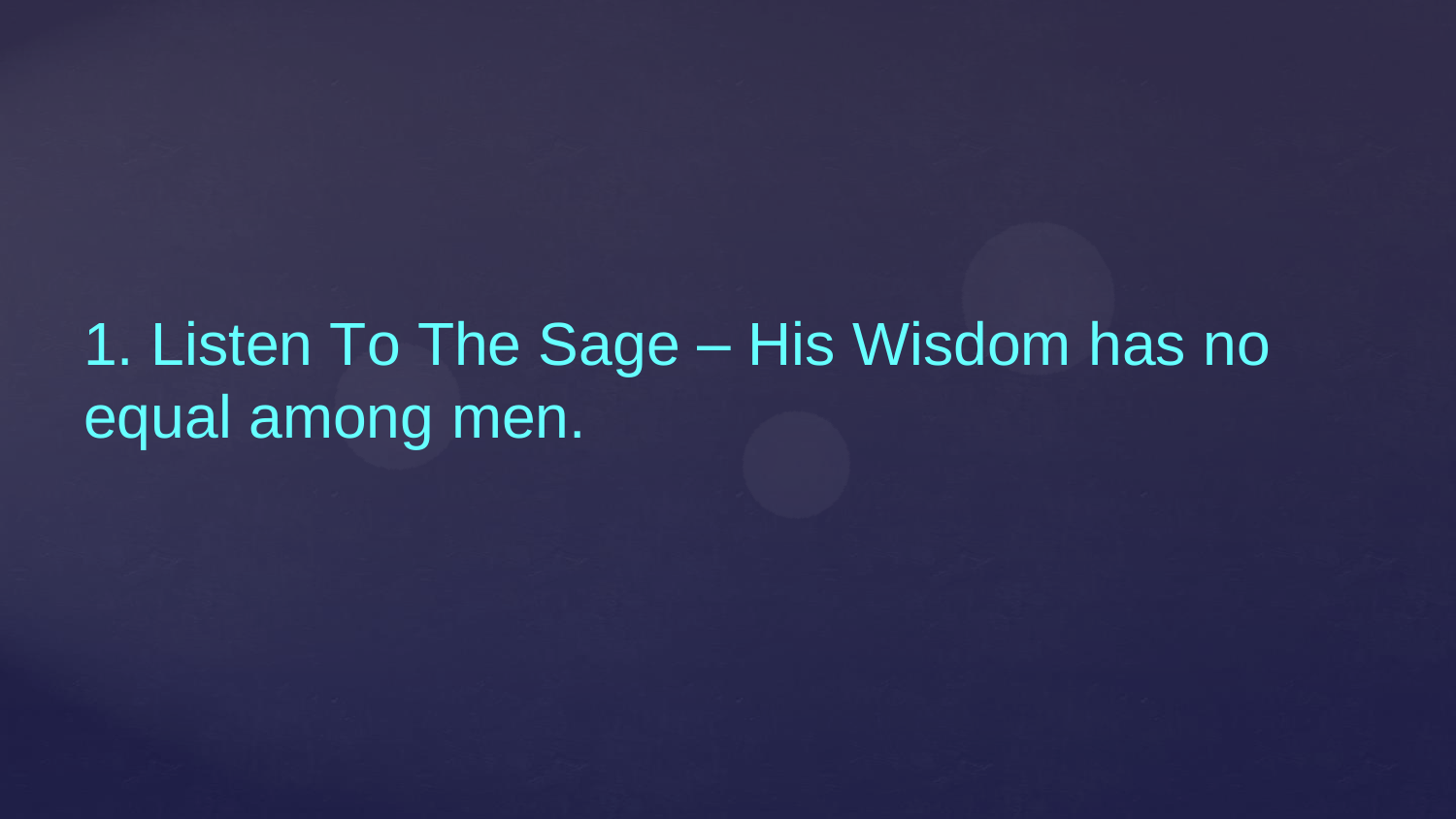#### 2. Listen To The Sage's Conclusions.

a) Wisdom cannot bring satistfaction, we were made to enjoy the gift of life not use as a means of gain. v.v. 16,-17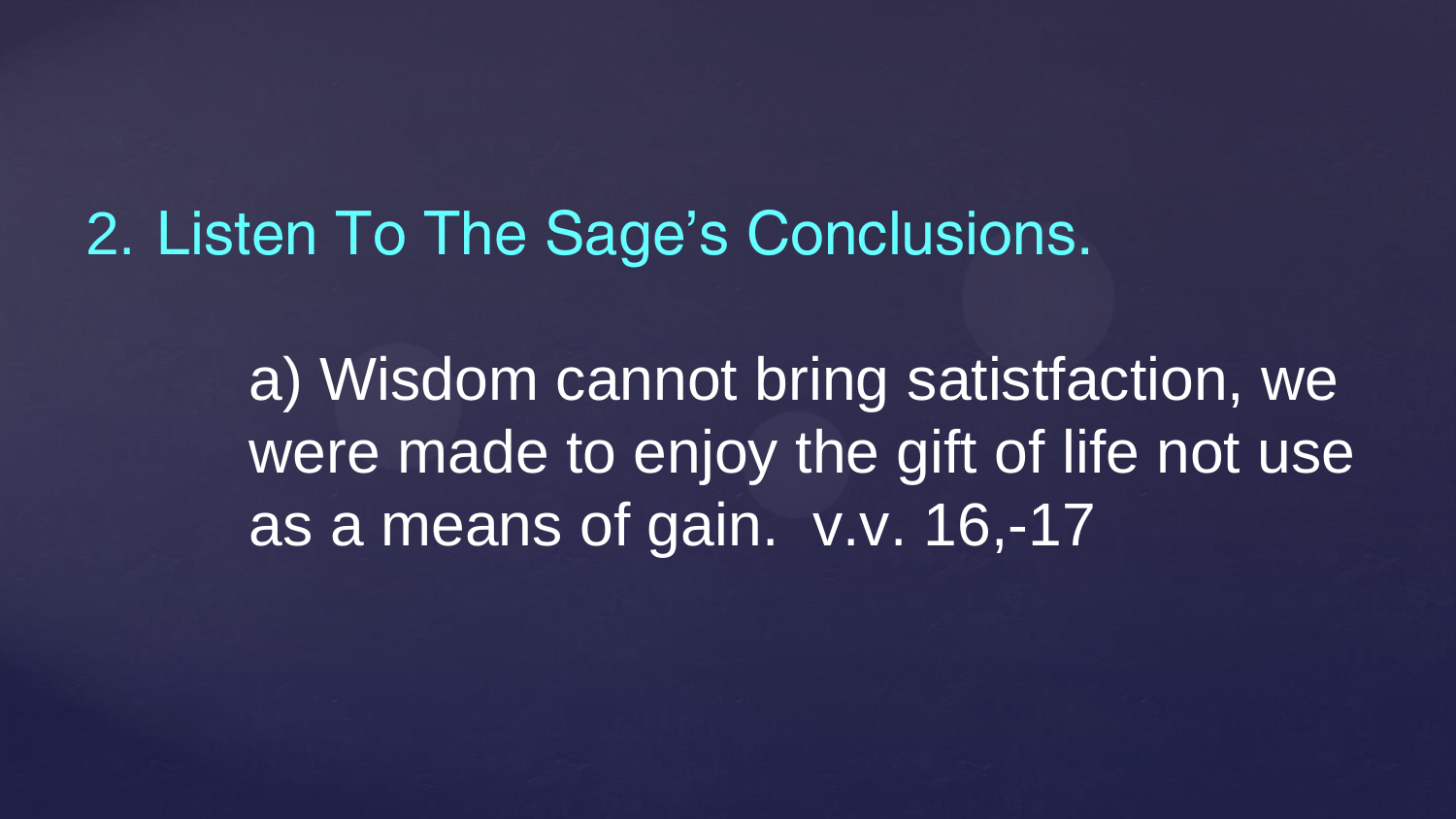2. Listen To The Sage's Conclusions.

b) Folly cannot bring satisfaction, we were made to enjoy life as a gift from God, not as a means of pleasure.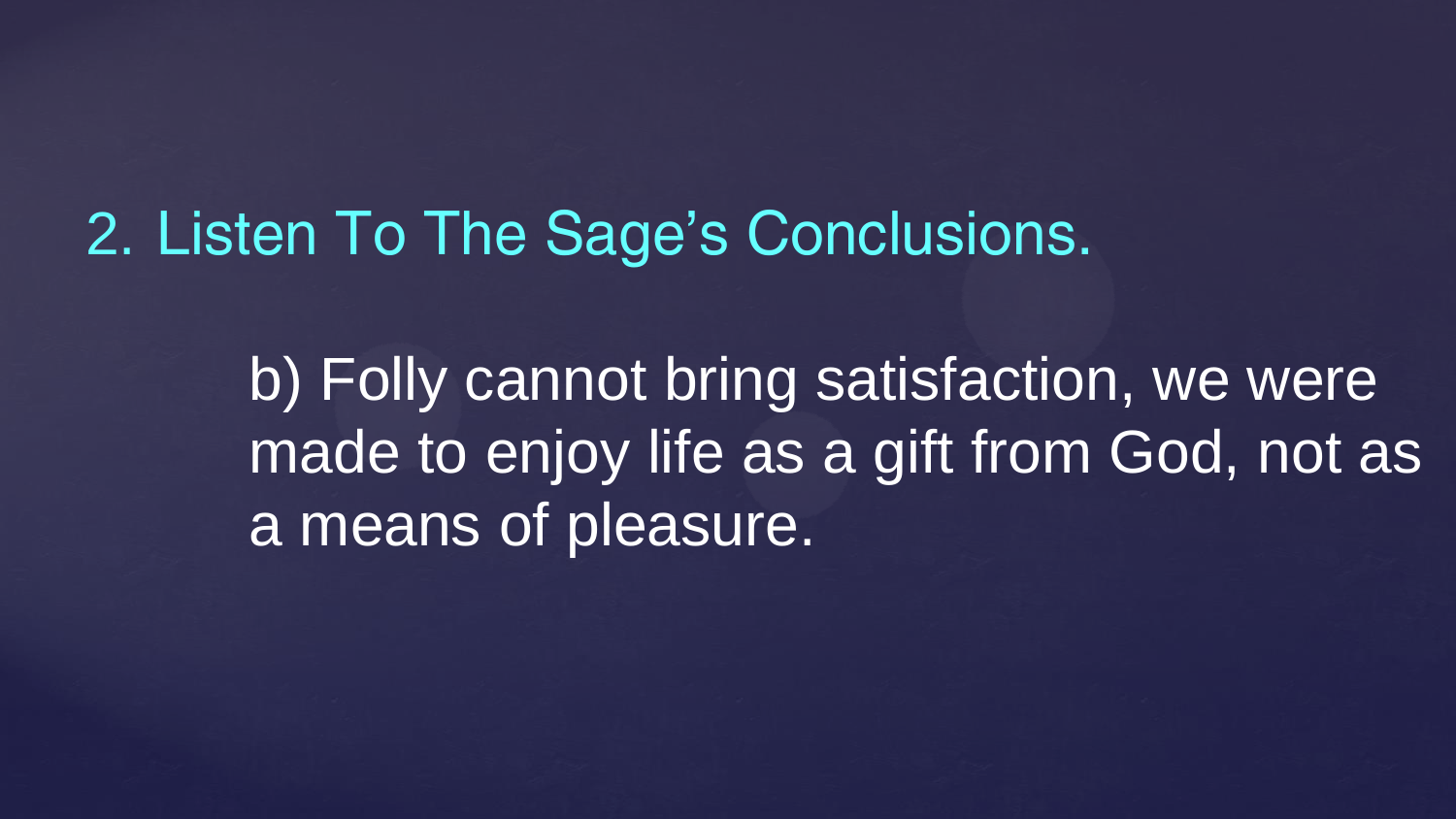#### 2. Listen To The Sage's Conclusions.

c.) Increased Wisdom brings increased sorrow with life in a fallen world.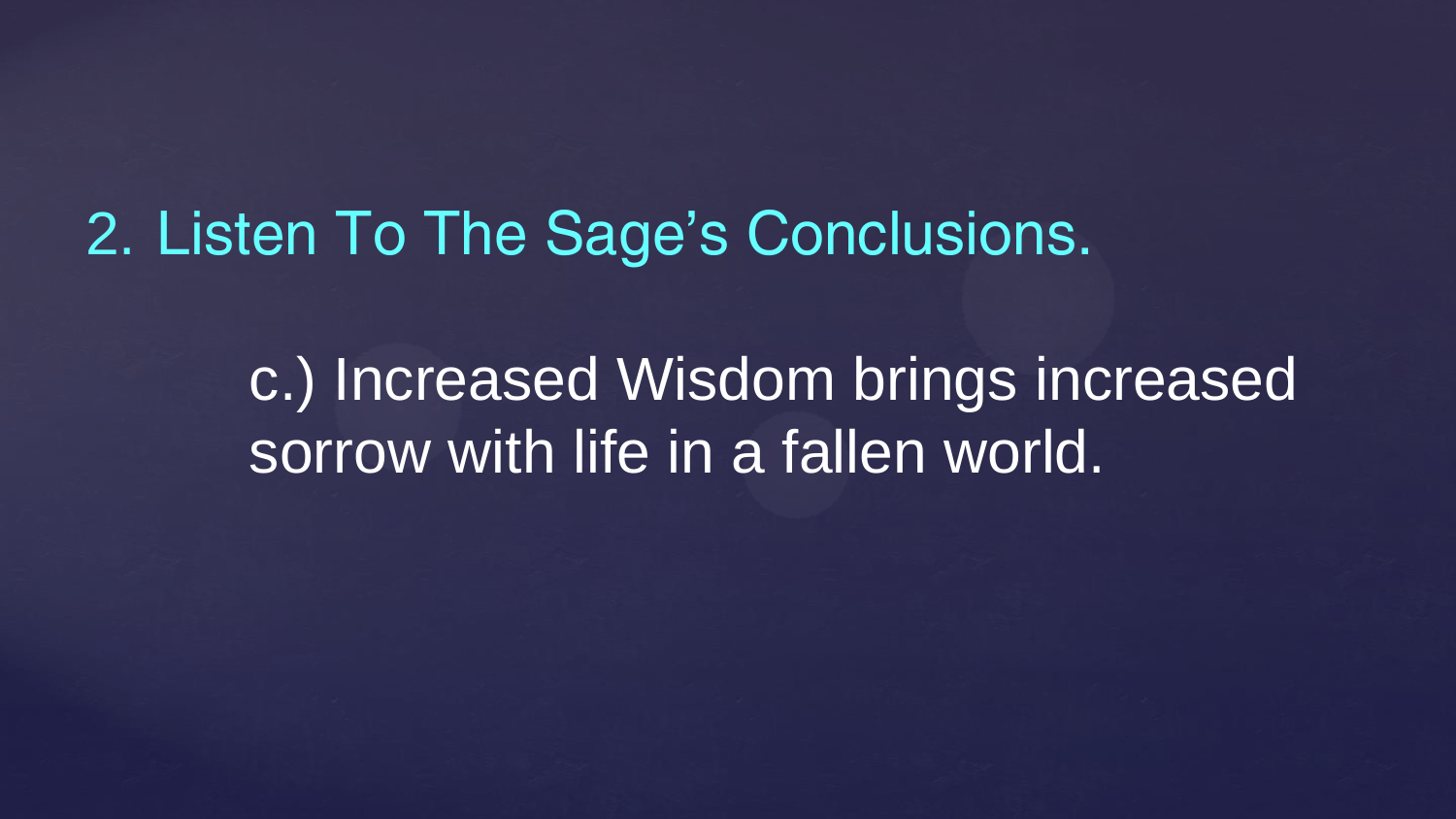### C. Ultimate Gain Is Not Found Through The Pursuit Of Pleasure Ecc. 2:1-11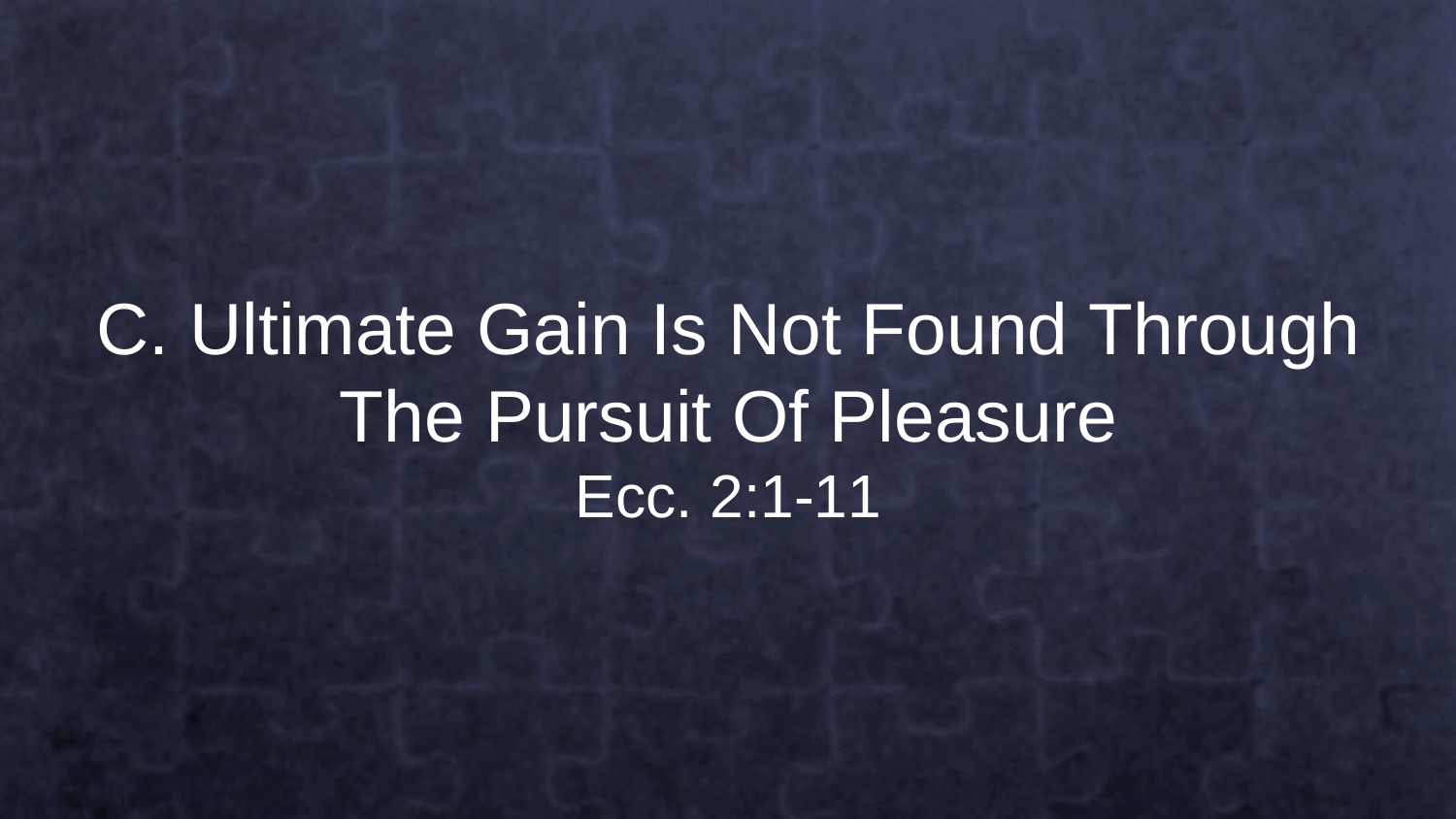**Ecclesiastes 2:1–3** I said in my heart, "Come now, I will test you with mirth; therefore enjoy pleasure"; but surely, this also *was* **vanity (frustratingly puzzling).** <sup>2</sup> I said of laughter—"Madness!"; and of mirth, "What does it accomplish?" <sup>3</sup> I searched in my heart *how* to gratify my flesh with wine, **while guiding my heart with wisdom**, and how to lay hold on folly, till I might see what *was* good for the sons of men to do under heaven all the days of their lives**."**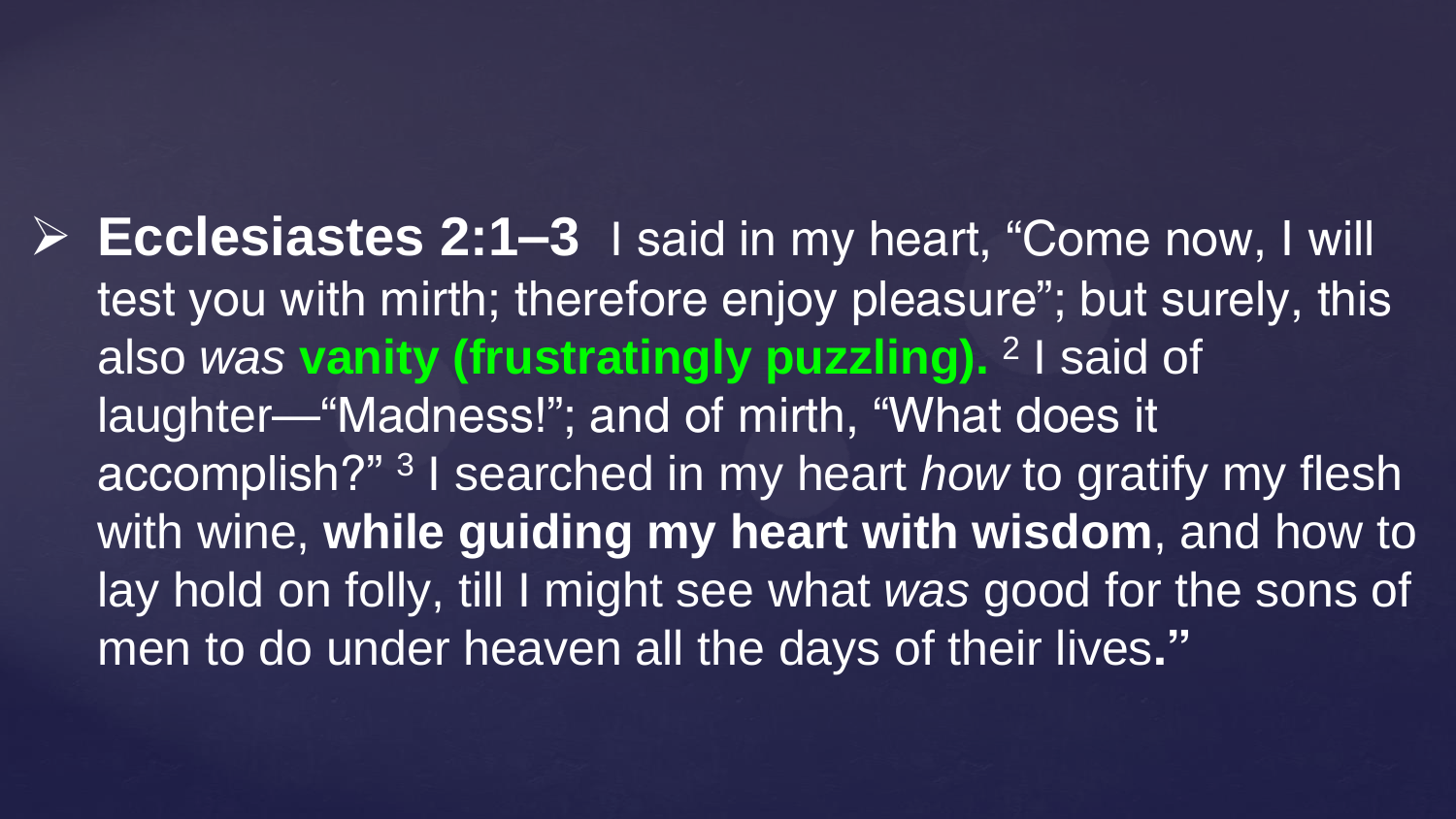**Ecclesiastes 2:4–7** I made my works great, I built myself houses, and planted myself vineyards.<sup>5</sup> I made myself gardens and orchards, and I planted all *kinds* of fruit trees in them. <sup>6</sup> I made myself water pools from which to water the growing trees of the grove.<sup>7</sup> I acquired male and female servants, and had servants born in my house. Yes, I had greater possessions of herds and flocks than all who were in Jerusalem before me**.**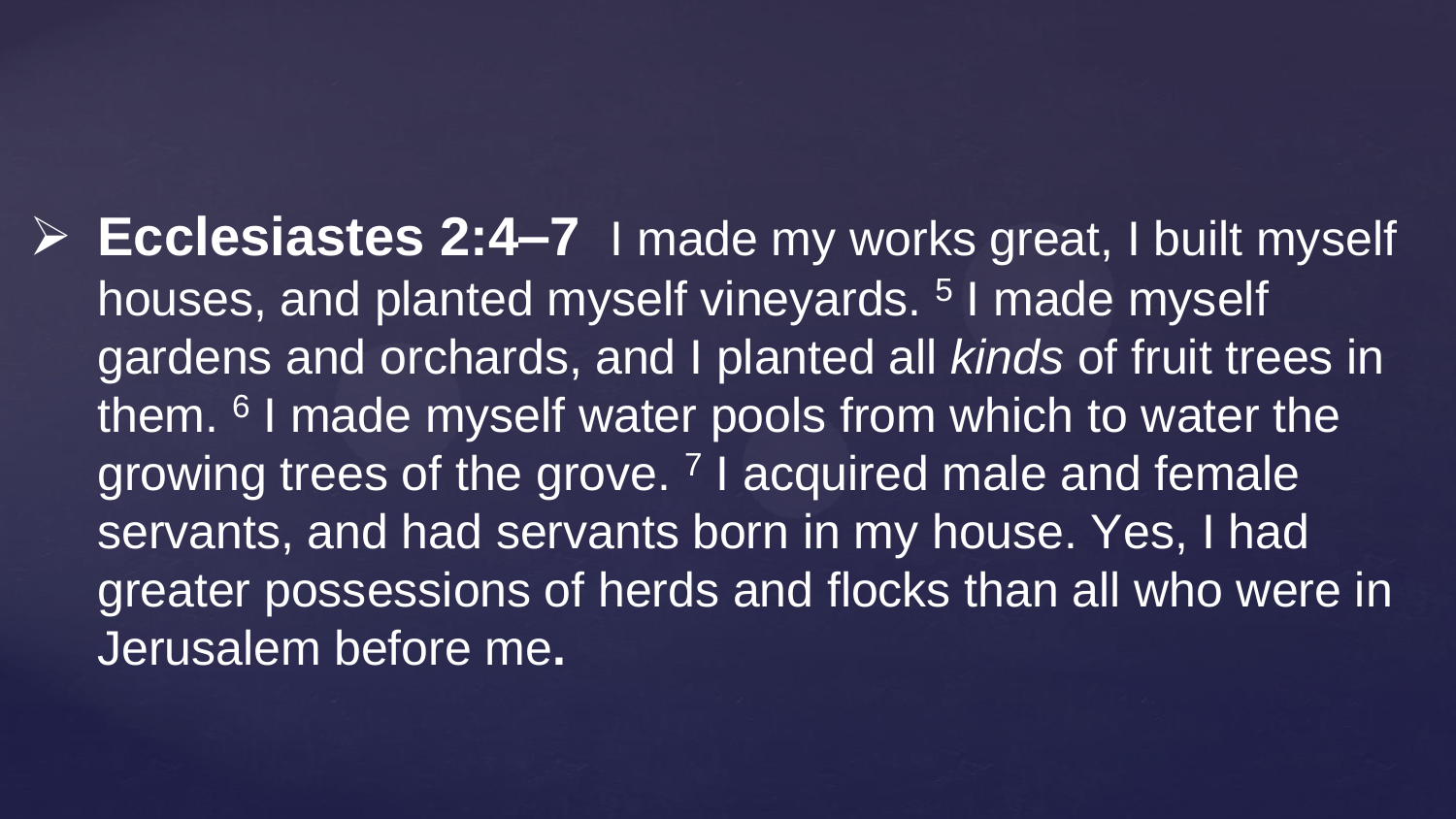**Ecclesiastes 2:8–9** I also gathered for myself silver and gold and the special treasures of kings and of the provinces. I acquired male and female singers, the delights of the sons of men, *and* musical instruments of all kinds. <sup>9</sup> So I became great and excelled more than all who were before me in Jerusalem. Also **my wisdom remained with me.**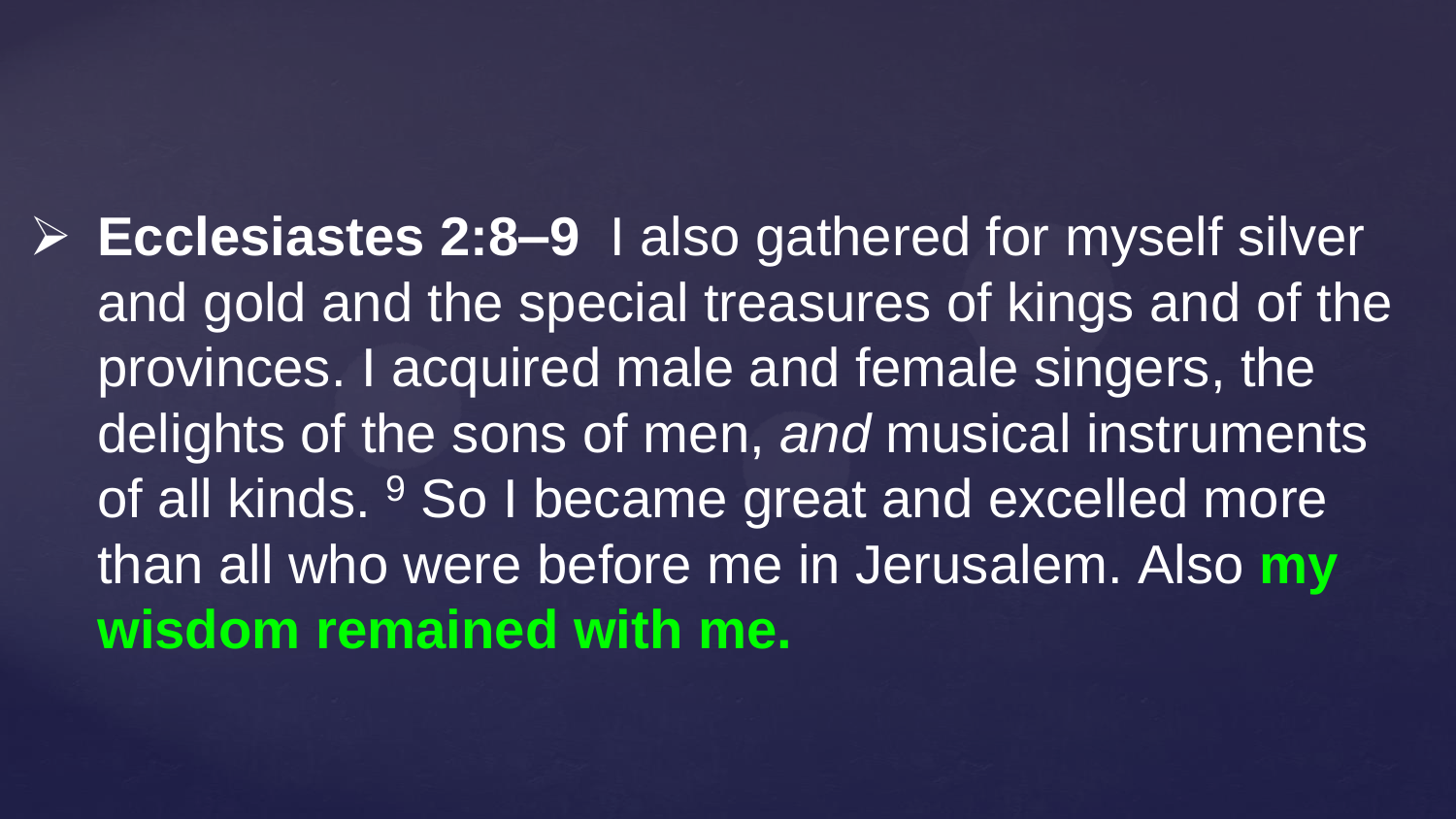**Ecclesiastes 2:10-11** Whatever my eyes desired I did not keep from them. I did not withhold my heart from any pleasure, For my heart rejoiced in all my labor; And this was my reward from all my labor.  $11$  Then I looked on all the works that my hands had done And on the labor in which I had toiled; And indeed all *was* vanity (**frustratingly puzzling) and grasping for the wind**. *There was* no profit **(ultimate gain)**  under the sun**.**